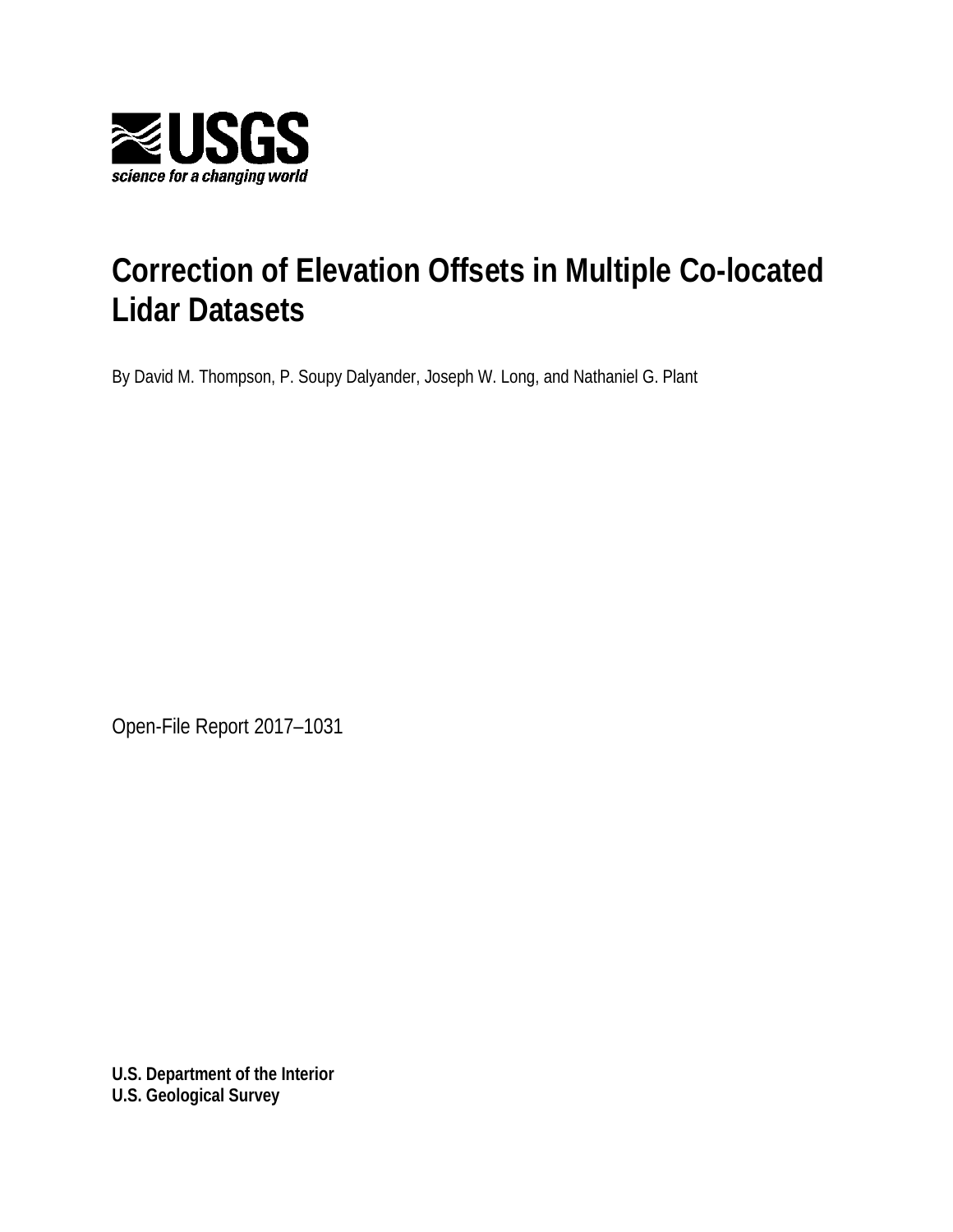# **U.S. Department of the Interior**

RYAN K. ZINKE, Secretary

### **U.S. Geological Survey**

William H. Werkheiser, Acting Director

U.S. Geological Survey, Reston, Virginia: 2017

For more information on the USGS—the Federal source for science about the Earth, its natural and living resources, natural hazards, and the environment—visit <http://www.usgs.gov/> or call 1–888–ASK–USGS (1–888–275–8747).

For an overview of USGS information products, including maps, imagery, and publications, visit [http://store.usgs.gov.](http://store.usgs.gov/)

Any use of trade, firm, or product names is for descriptive purposes only and does not imply endorsement by the U.S. Government.

Although this information product, for the most part, is in the public domain, it also may contain copyrighted materials as noted in the text. Permission to reproduce copyrighted items must be secured from the copyright owner.

Suggested citation:

Thompson, D.M., Dalyander, P.S., Long, J.W., and Plant, N.G., 2017, Correction of elevation offsets in multiple co-located lidar datasets: U.S. Geological Survey Open-File Report 2017–1031, 10 p., <https://doi.org/10.3133/ofr20171031.>

ISSN 2331-1258 (online)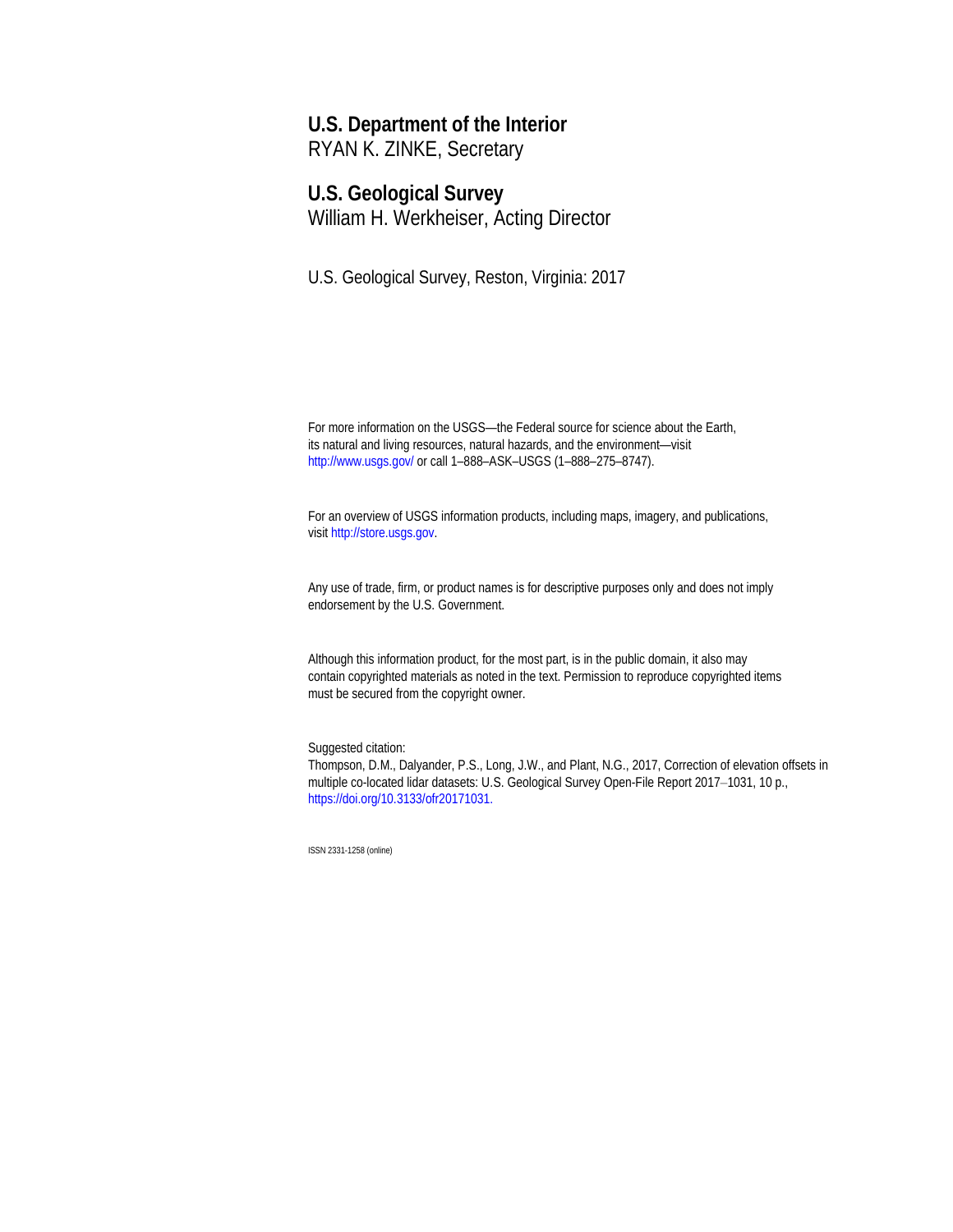## **Contents**

## **Figures**

| 2.            | Maps showing the change in elevation from January, 2010, to July, 2010, on the west (A) and east |
|---------------|--------------------------------------------------------------------------------------------------|
|               |                                                                                                  |
| 3.            | A, Aerial view of study area showing locations of lidar elevation comparisons used for elevation |
|               | corrections. B, Offset between the survey elevation and the long-term mean at each location, and |
|               |                                                                                                  |
| 4.            | Maps showing the change in elevation from January, 2010, to July, 2010, on the west (A) and east |
|               |                                                                                                  |
|               |                                                                                                  |
| <b>Tables</b> |                                                                                                  |
|               |                                                                                                  |

|--|--|--|--|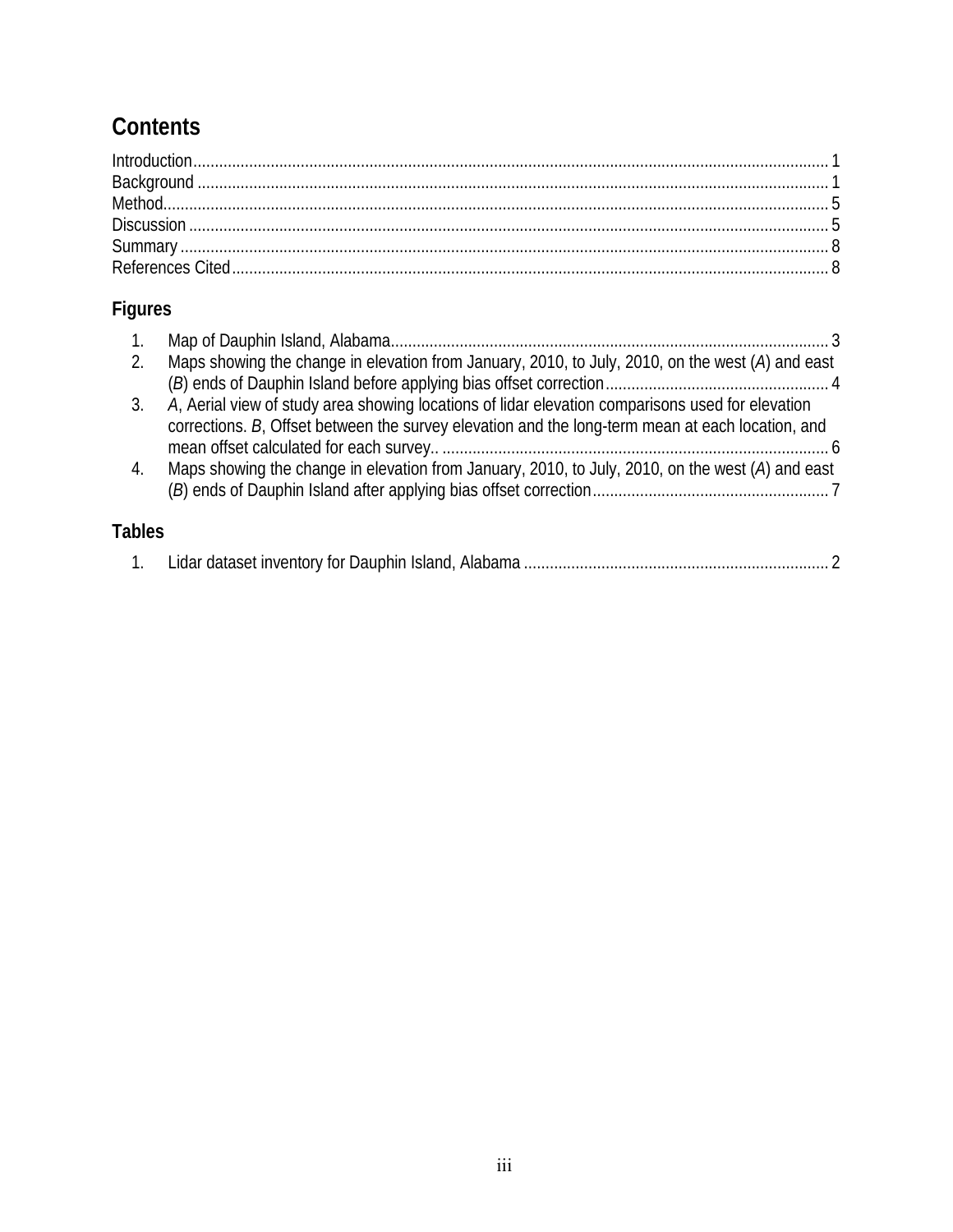### **Conversion Factors**

U.S. customary units to International System of Units

| <b>Multiply</b> | B٧     | To obtain       |
|-----------------|--------|-----------------|
|                 | Length |                 |
| inch (in.)      | 2.54   | centimeter (cm) |
| foot $(ft)$     | 0.3048 | meter $(m)$     |
| mile (mi)       | .609   | kilometer (km)  |

International System of Units to U.S. customary units

|                 | <b>Multiply</b> | By     |             | To obtain |  |
|-----------------|-----------------|--------|-------------|-----------|--|
|                 |                 | Length |             |           |  |
| centimeter (cm) |                 | 0.3937 | inch (in.)  |           |  |
| meter (m)       |                 | 3.281  | foot $(ft)$ |           |  |
| kilometer (km)  |                 | 0.6214 | mile $(mi)$ |           |  |

### **Datum**

Vertical coordinate information is referenced to the North American Vertical Datum of 1988 (NAVD 88). Horizontal coordinate information is referenced to the North American Datum of 1983 (NAD 83). Elevation, as used in this report, refers to distance above the vertical datum.

### **Abbreviations**

| GPS            | global positioning system                                     |
|----------------|---------------------------------------------------------------|
| <b>JALBTCX</b> | Joint Airborne Lidar Bathymetry Technical Center of Expertise |
| NASA           | National Aeronautics and Space Administration                 |
| NOAA           | National Oceanic and Atmospheric Administration               |
| <b>RMS</b>     | root mean square                                              |
| U.S.           | <b>United States</b>                                          |
| <b>USACE</b>   | U.S. Army Corps of Engineers                                  |
| <b>USGS</b>    | U.S. Geological Survey                                        |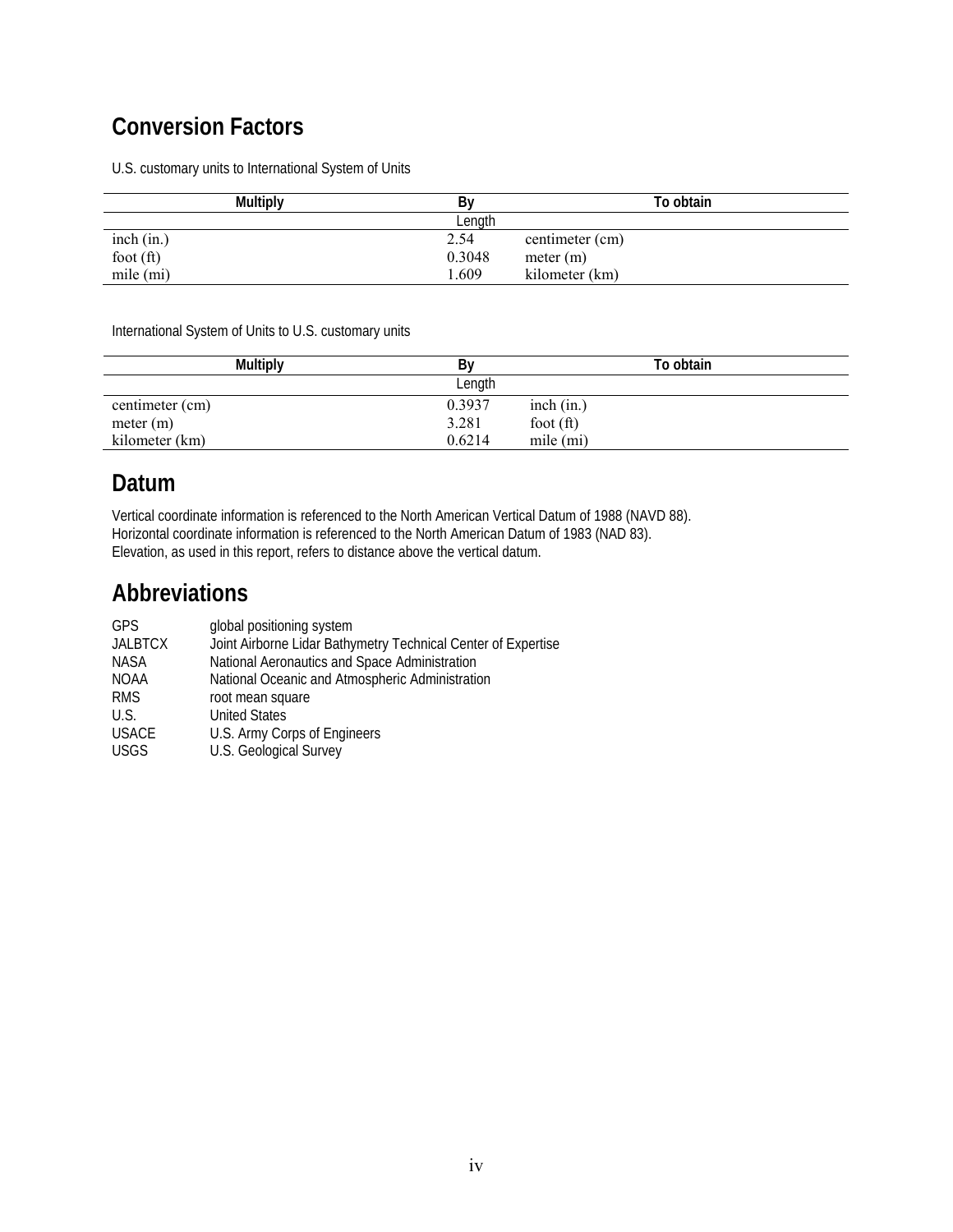# **Correction of Elevation Offsets in Multiple Co-located Lidar Datasets**

By David M. Thompson, P. Soupy Dalyander, Joseph W. Long, and Nathaniel G. Plant

#### **Introduction**

Topographic elevation data collected with airborne light detection and ranging (lidar) can be used to analyze short- and long-term changes to beach and dune systems. Analysis of multiple lidar datasets at Dauphin Island, Alabama, revealed systematic, island-wide elevation differences on the order of 10s of centimeters (cm) that were not attributable to real-world change and, therefore, were likely to represent systematic sampling offsets. These offsets vary between the datasets, but appear spatially consistent within a given survey. This report describes a method that was developed to identify and correct offsets between lidar datasets collected over the same site at different times so that true elevation changes over time, associated with sediment accumulation or erosion, can be analyzed.

### **Background**

Lidar data are collected and processed by entities including the U.S. Geological Survey (USGS), U.S. Army Corps of Engineers (USACE), National Oceanic and Atmospheric Administration (NOAA), and private firms. Elevation data can be vertically referenced to tidal datums such as mean sea level (MSL) or geodetic datums such as the North American Vertical Datum of 1988 (NAVD 88). Conversions between vertical datums are accomplished via software programs such as the NOAA "VDatum" tool (http://vdatum.noaa.gov/), and rely on the use of a model of the geoid (a best fit to global mean sea level) that has been updated over time (for example, GEOID96, GEOID09, GEOID12, etc., with the digits indicating the year of update).

Recent lidar datasets are typically processed to provide both "first return" and "last return" topography, where the former generally provides the elevation of vegetation canopies and the latter is used to derive a bare earth signal, reflecting the elevation beneath vegetation (Doran and others, 2010). Similar techniques are also sometimes used to remove houses and other buildings from the data. Here, we utilize last return (bare earth) data to assess lidar elevation differences.

Lidar datasets that are calibrated with ground-truth elevation data are estimated to have a root mean squared error (RMSE) on the order of 10 to 25 cm (Nayegandhi and others, 2009a; Wright and others, 2014). Ground control surveys are not always conducted or used to calibrate every survey, however, both calibrated and non-calibrated data can include error due to a number of other factors. The type of terrain and presence of vegetation may introduce errors, as will inaccuracy in the Global Positioning System (GPS) and aircraft altitude measurements. In some older datasets, only the first return data are available, and offsets may result when comparing it to bare earth datasets. Other errors may be associated with flight navigation and the individual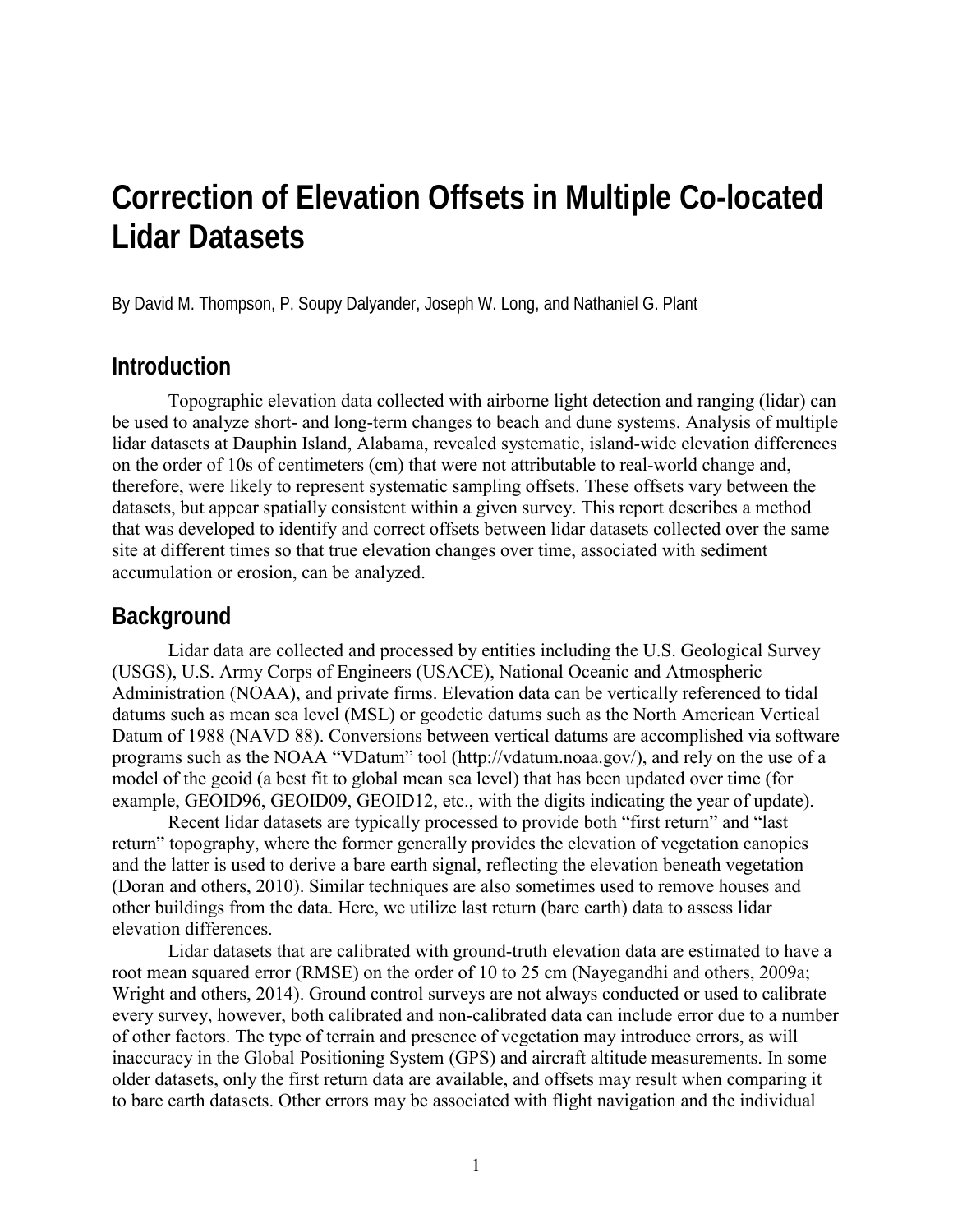lidar system, or introduced during conversion between vertical datums. These errors may result in sampling biases in the elevation data, and positive and negative offsets in this vertical bias can introduce systematic and potentially cumulative error when calculating elevation change between surveys.

Elevation differences consistent with sampling biases were observed during analysis of 15 lidar datasets (table 1) collected over a 16-year period at Dauphin Island, Alabama (fig. 1). Initial analysis showed consistent elevation differences over the entire island between certain consecutive surveys (for example, January, 2010, to July, 2010) (fig. 2). Because it is extremely unlikely that the island incurred spatially uniform erosion or accretion, these offsets were assumed to be differences in bias between the surveys and not real world changes. The method presented here was developed to correct these bias offsets so that elevation differences between corrected surveys are attributable to the physical evolution of the island.

#### **Table 1.** Lidar dataset inventory for Dauphin Island, Alabama.

[Some surveys did not include coverage of all nine locations used to correct bias offsets between datasets, as indicated below. Bias offset ( $ΔZ<sub>S</sub>$ ) is the elevation difference ( $ΔZ$ ) in meters at the survey (*S*) location. Additional abbreviations: mm, month; yyyy, year.]

| Date<br>(mm/yyyy) | Reference                           | Return<br>type | <b>Bias offset</b><br>$(\Delta Z_{S})$ in<br>meters) | Number of survey<br>locations used to<br>compute bias offset<br>(n) |
|-------------------|-------------------------------------|----------------|------------------------------------------------------|---------------------------------------------------------------------|
| 11/1998           | NOAA, USGS, and NASA (2000)         | First          | $-0.31$                                              | 9                                                                   |
| 09/2001           | Nayegandhi and others (2009b)       | First          | $-0.10$                                              | 4                                                                   |
| 05/2004           | JALBTCX (2006)                      | Last           | 0.09                                                 | 9                                                                   |
| 09/2004           | Nayegandhi and others (2008)        | First          | 0.02                                                 | 4                                                                   |
| 09/2005           | Kranenburg and others (2016a)       | Last           | $-0.12$                                              | 9                                                                   |
| 03/2006           | Long and others $(2016a)$           | Last           | $-0.42$                                              | 4                                                                   |
| 09/2006           | Long and others $(2016b)$           | Last           | $-0.26$                                              | 9                                                                   |
| 06/2007           | Smith and others (2008)             | Last           | $-0.17$                                              | 9                                                                   |
| 06/2008           | Long and others $(2016c)$           | Last           | $-0.17$                                              | 9                                                                   |
| 09/2008           | Bonisteel-Cormier and others (2010) | Last           | 0.09                                                 | 9                                                                   |
| 01/2010           | NOAA and JALBTCX (2011)             | Last           | $-0.12$                                              | 9                                                                   |
| 07/2010           | Kranenburg and others (2016b)       | Last           | 0.13                                                 | 8                                                                   |
| 06/2011           | NOAA and JALBTCX (2013)             | Last           | $-0.15$                                              | 9                                                                   |
| 09/2012           | Guy and others (2014)               | Last           | 0.39                                                 | 9                                                                   |
| 07/2013           | Guy and Plant (2014)                | Last           | $-0.13$                                              | 9                                                                   |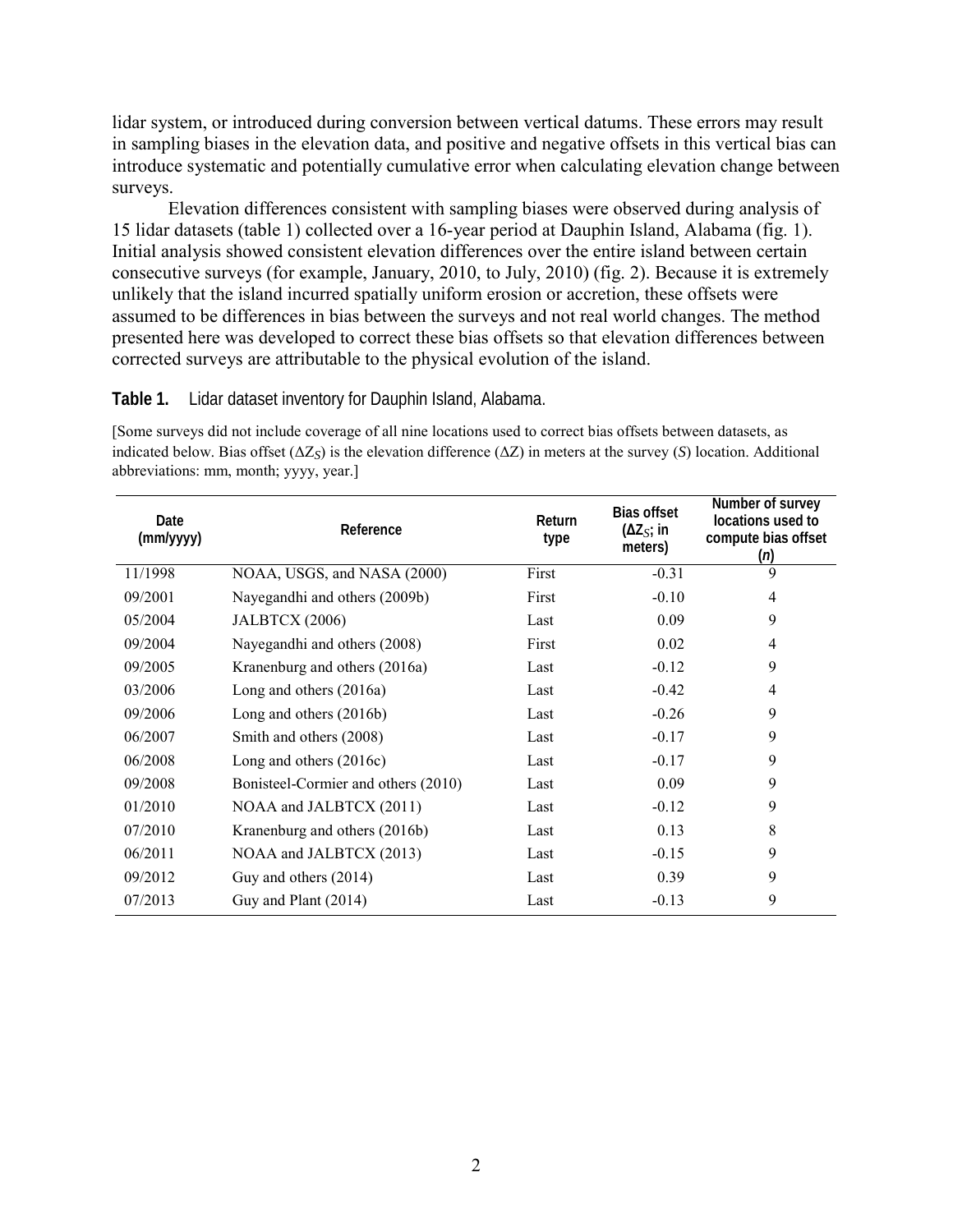

**Figure 1.** Map of Dauphin Island, Alabama.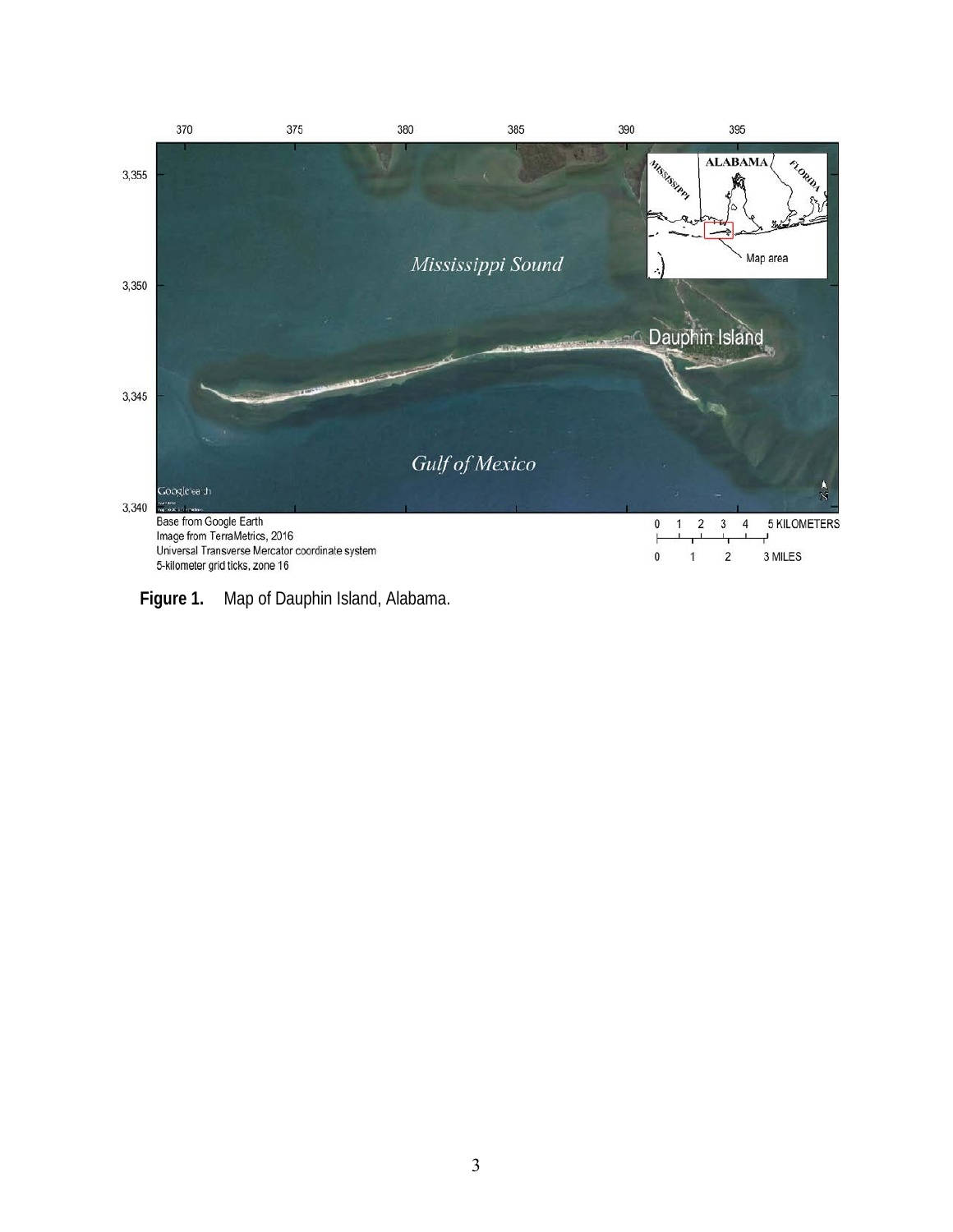

**Figure 2.** Maps showing the change in elevation from January, 2010, to July, 2010, on the west (*A*) and east (*B*) ends of Dauphin Island before applying bias offset correction. The blue squares in *B* are houses that were present in the January, 2010, survey, but were removed from the dataset during processing of the July, 2010, survey. "ΔZ" is the change in elevation in meters (m).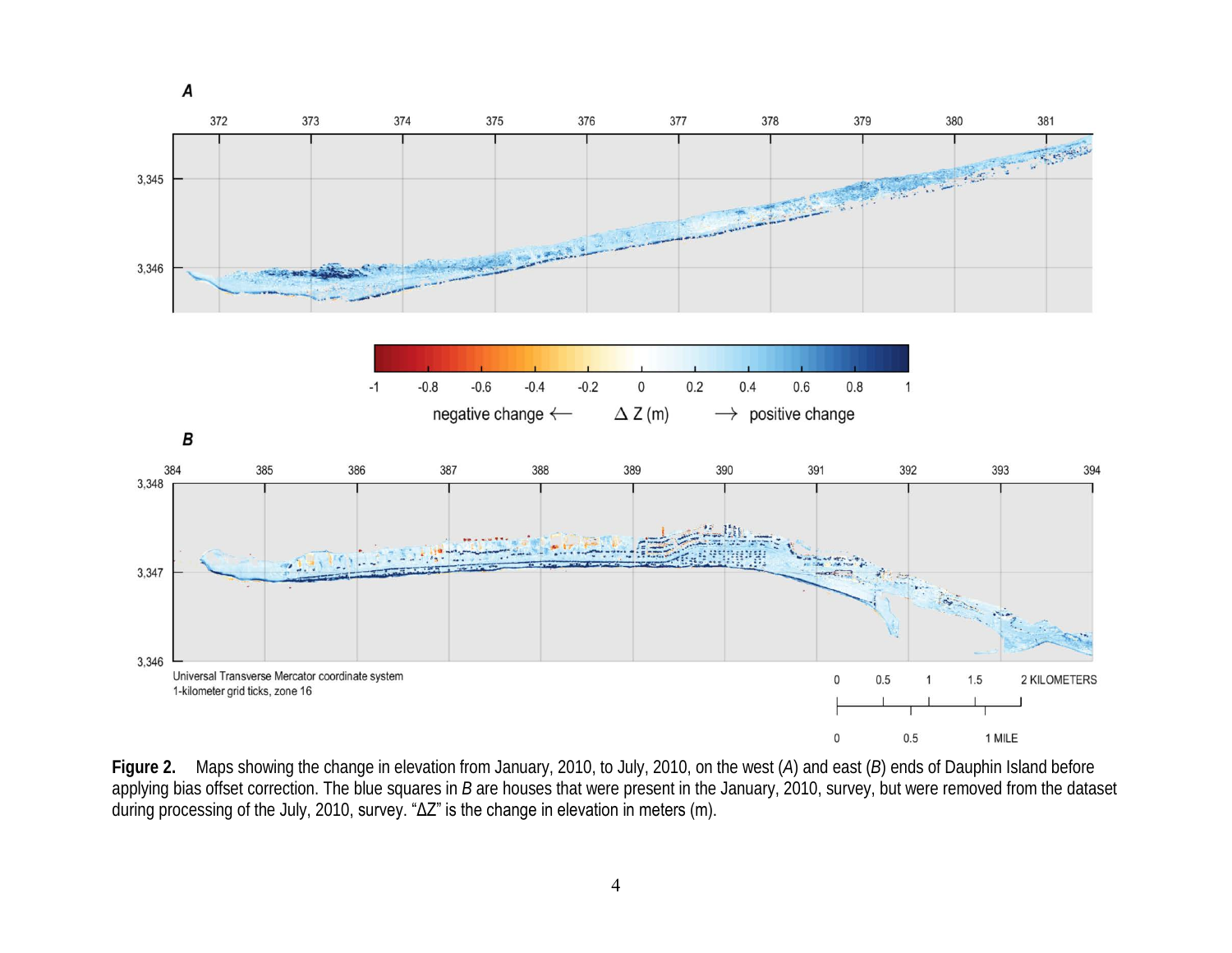#### **Method**

The technique used here consists of adjusting lidar surveys to a common, baseline elevation. At Dauphin Island, nine reference locations were identified on roads and parking lots that should remain relatively vertically stable over time. These locations were chosen in the higher elevation, eastern portion of the island, where roads are not prone to overwash and sand deposition during strong storms (fig. 3*A*). The elevation  $(Z_{SL})$  for each survey at each reference location was calculated as the mean elevation of all lidar data points within a 3-meter (m) radius. The baseline elevation for each reference location was then calculated as the long-term mean elevation  $(Z_L)$  averaged over the number of surveys that included data at that location  $(N)$ , using equation 1:

$$
Z_{L} = \frac{\sum_{s=1}^{N} Z_{s,L}}{N}
$$
 (1)

Not all surveys had spatial coverage at all reference locations (table 1). The difference between the elevation of each survey and the baseline elevation at each of the reference points  $(\Delta Z_{SL})$  was then calculated using equation 2 as:

$$
\Delta Z_{s,L} = Z_{s,L} - Z_L \tag{2}
$$

Finally, using equation 3, the offset of each survey from the reference elevation was averaged over all locations (fig. 3*B*) as:

$$
\Delta Z_{S} = \frac{\sum_{L=1}^{n} \Delta Z_{S,L}}{n}
$$
\n(3)

Where *n* is the number of locations with observations for a particular survey, *S*. This offset was added to all of the data points in that survey to adjust it to the reference elevation (fig. 4).

### **Discussion**

The corrected survey elevations minimize the relative offsets that are due to the sampling bias errors. But, without independent estimates of elevation at the reference points, the absolute offsets relative to a tidal datum are not necessarily corrected. However, the methodology developed here allows the true physical change of beach and dune elevation between multiple lidar datasets to be calculated more accurately by adjusting surveys to a common baseline elevation, thus removing offsets in bias between surveys that can lead to systematic errors. This relative change is the primary interest in studying beach and dune erosion and accretion processes. Reducing the bias offset is particularly important in accretion processes such as dune building, when the change in elevation between surveys that are months to years apart may be on the order of 10s of centimeters.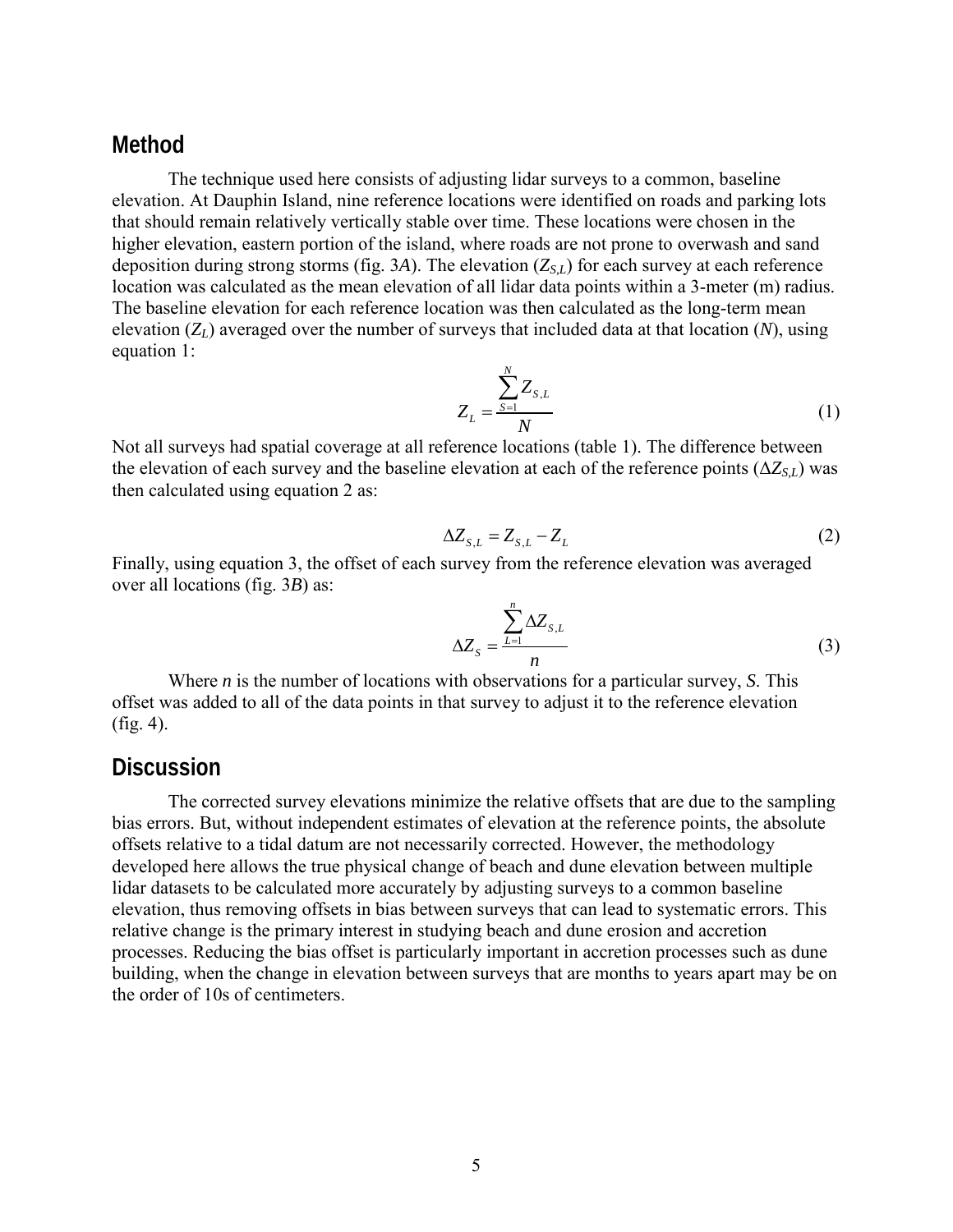

**Figure 3**. *A*, Aerial view of study area showing locations (colored dots) of lidar elevation comparisons used for elevation corrections. *B*, Offset between the survey elevation and the long-term mean at each location, ΔZ*S*,*<sup>L</sup>* (colored dots), and mean offset calculated for each survey, ΔZ*<sup>S</sup>* (black circles). Colored dots correspond to survey locations indicated on the aerial view in *A*.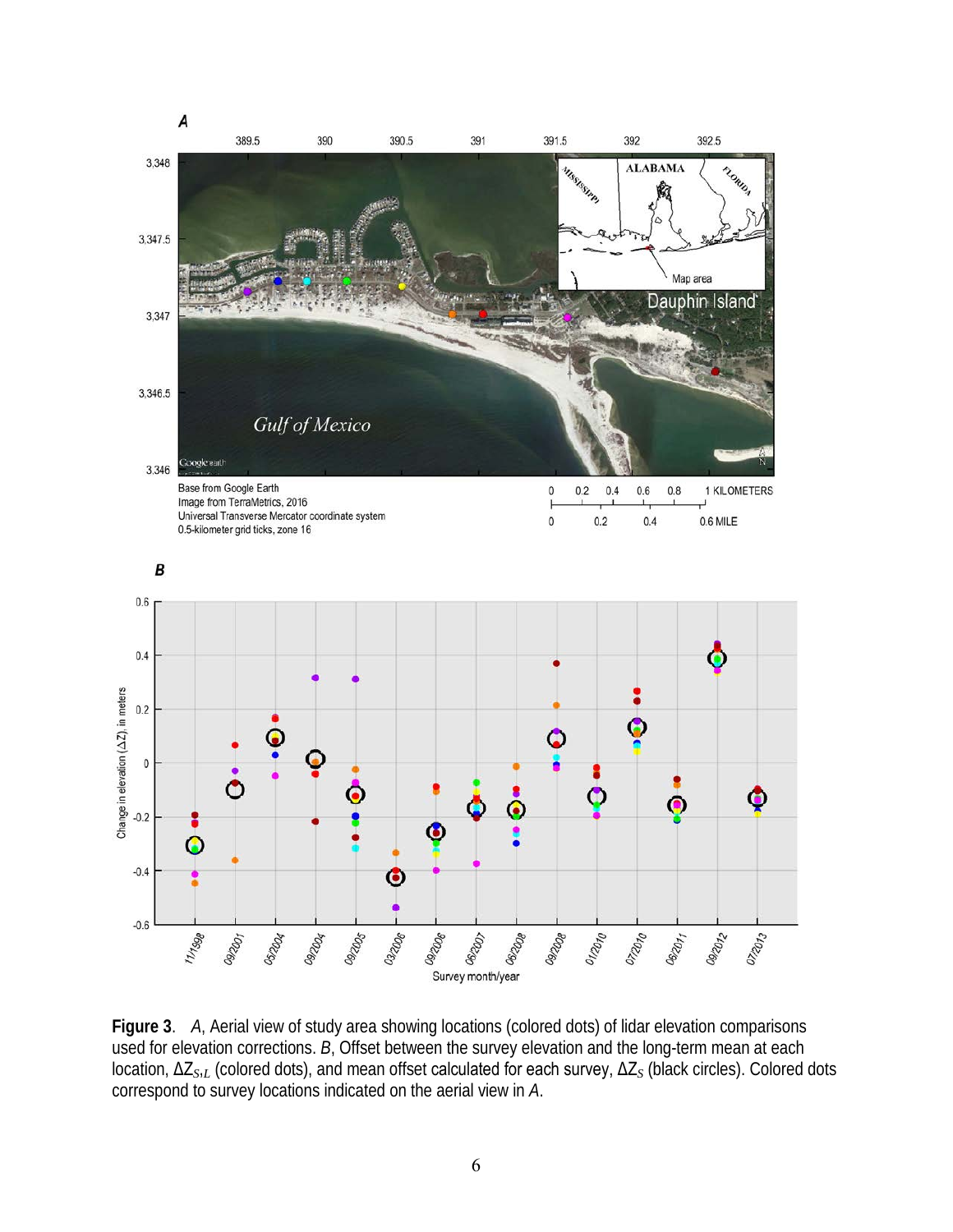

**Figure 4.** Maps showing the change in elevation from January, 2010, to July, 2010, on the west (*A*) and east (*B*) ends of Dauphin Island after applying bias offset correction. The blue squares in *B* are houses that were present in the January, 2010, survey, but were removed from the dataset during processing of the July, 2010, survey. "ΔZ" is the change in elevation in meters (m).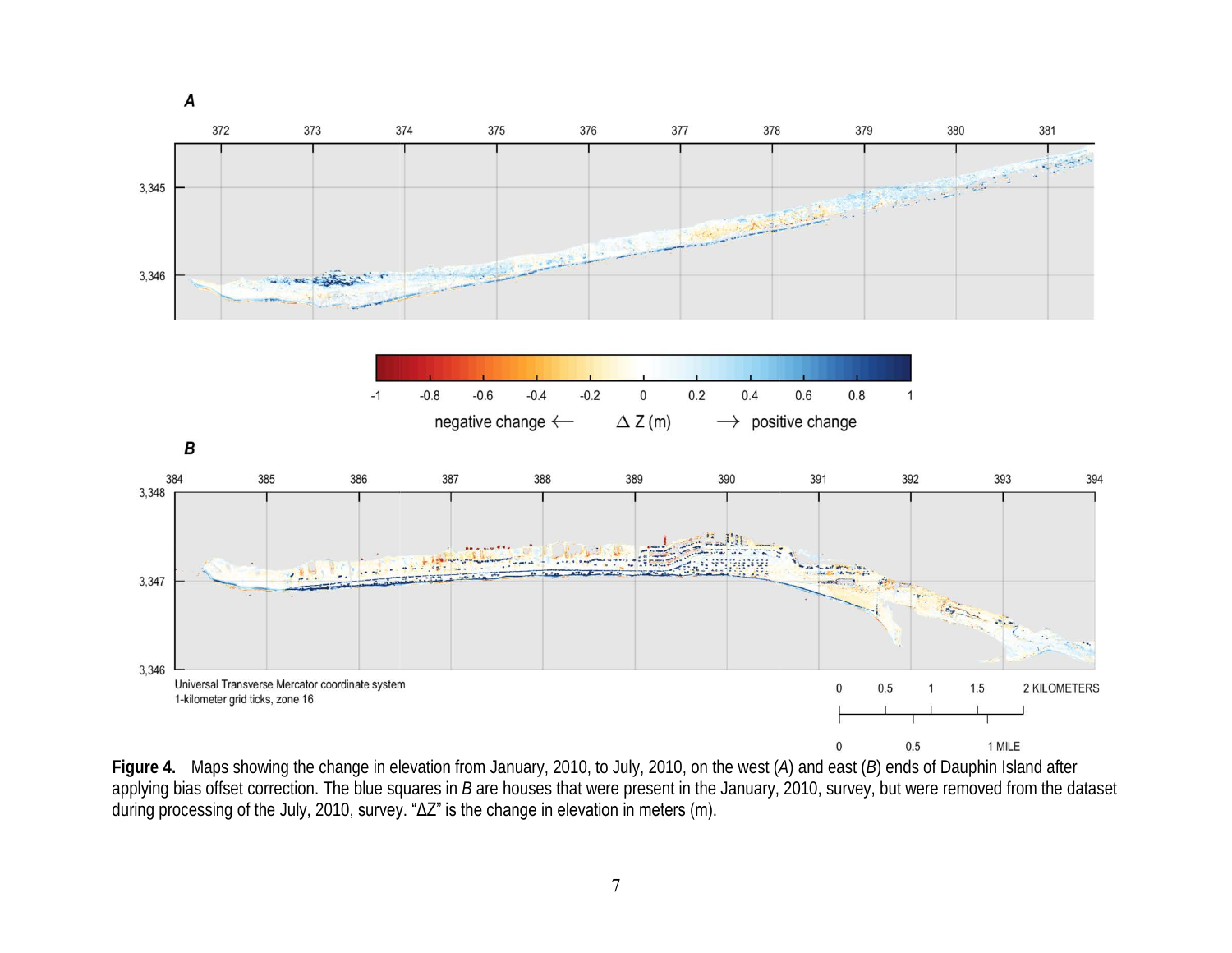The methodology developed here could be applied to any sequence of lidar surveys that include locations where the true vertical elevation is reasonably fixed (such as roads, bridges, and parking lots). The number of surveys adjusted can be as few as two, presuming they both included spatial coverage of reference locations. This technique could also be applied using fewer reference locations. However, doing so would increase the weighting of any outlier data in the calculation of the long-term mean reference elevations and survey offsets, which introduces error. Increasing the radius of each reference location would capture more points for any given survey, thus minimizing the potential influence of outlier data points, but with a trade-off that would include a larger spatial area of potentially non-uniform elevation. If multiple reference locations were distributed throughout the survey area of interest, a spatially variable offset could be calculated. In the case of Dauphin Island, suitable reference locations were all located at the eastern end of the island; therefore, the bias offsets were assumed to be spatially uniform in this application.

### **Summary**

Lidar data may contain vertical bias errors of 10 to 25 cm, which can be cumulative when analyzing elevation change between multiple surveys at the same location. A methodology was developed to adjust lidar datasets to a common baseline elevation, thus removing the offset in bias between multiple surveys. A time-averaged mean elevation was calculated at nine reference locations where vertical change is assumed to be minimal (roads and parking lots). The difference between this time-averaged elevation and the elevation in any particular survey was taken as the offset to the baseline elevation for each reference location. A mean offset (over all reference locations) was then calculated for each survey, and ranged from -42 to +39 cm. These offsets can be removed from the lidar data to allow more robust calculation of true beach, dune, and other physical changes. This technique may be applied at any site where multiple lidar surveys have been completed that include fixed-elevation reference locations.

### **References Cited**

- Bonisteel-Cormier, J.M., Nayegandhi, Amar, Wright, C.W., Sallenger, A.H., Brock, J.C., Nagle, D.B., Klipp, E.S., Vivekanandan, S., Fredericks, X., and Segura, M., 2010, EAARL coastal topography—Mississippi and Alabama barrier islands, post-Hurricane Gustav, 2008: U.S. Geological Survey Data Series 556, accessed July 12, 2016, at http://pubs.usgs.gov/ds/556/.
- Doran, K.J., Sallenger, A.H, Reynolds, B.J., and Wright, C.W., 2010, Accuracy of EAARL lidar ground elevations using a bare-earth algorithm in marsh and beach grasses on the Chandeleur Islands, Louisiana: U.S Geological Survey Open-File Report 2010–1163, 9 p., accessed July 12, 2016, at https://pubs.usgs.gov/of/2010/1163/.
- Guy, K.K., Doran, K.J., Stockdon H.F., and Plant, N.G., 2014, Topographic lidar survey of the Alabama, Mississippi, and southeast Louisiana barrier islands, from September 5 to October 11, 2012: U.S. Geological Survey Data Series 839, accessed July 12, 2016, at http://dx.doi.org/10.3133/ds839.
- Guy, K.K., and Plant, N.G., 2014, Topographic lidar survey of Dauphin Island, Alabama and Chandeleur, Stake, Grand Gosier, and Breton Islands, Louisiana, July 12–14, 2013: U.S. Geological Survey Data Series 838, accessed July 12, 2016, at http://dx.doi.org/10.3133/ds838.
- Joint Airborne LiDAR Bathymetry Technical Center of Expertise (JALBTCX), 2006, 2004 US Army Corps of Engineers (USACE) Topo/Bathy Lidar—Alabama, Florida, Mississippi, and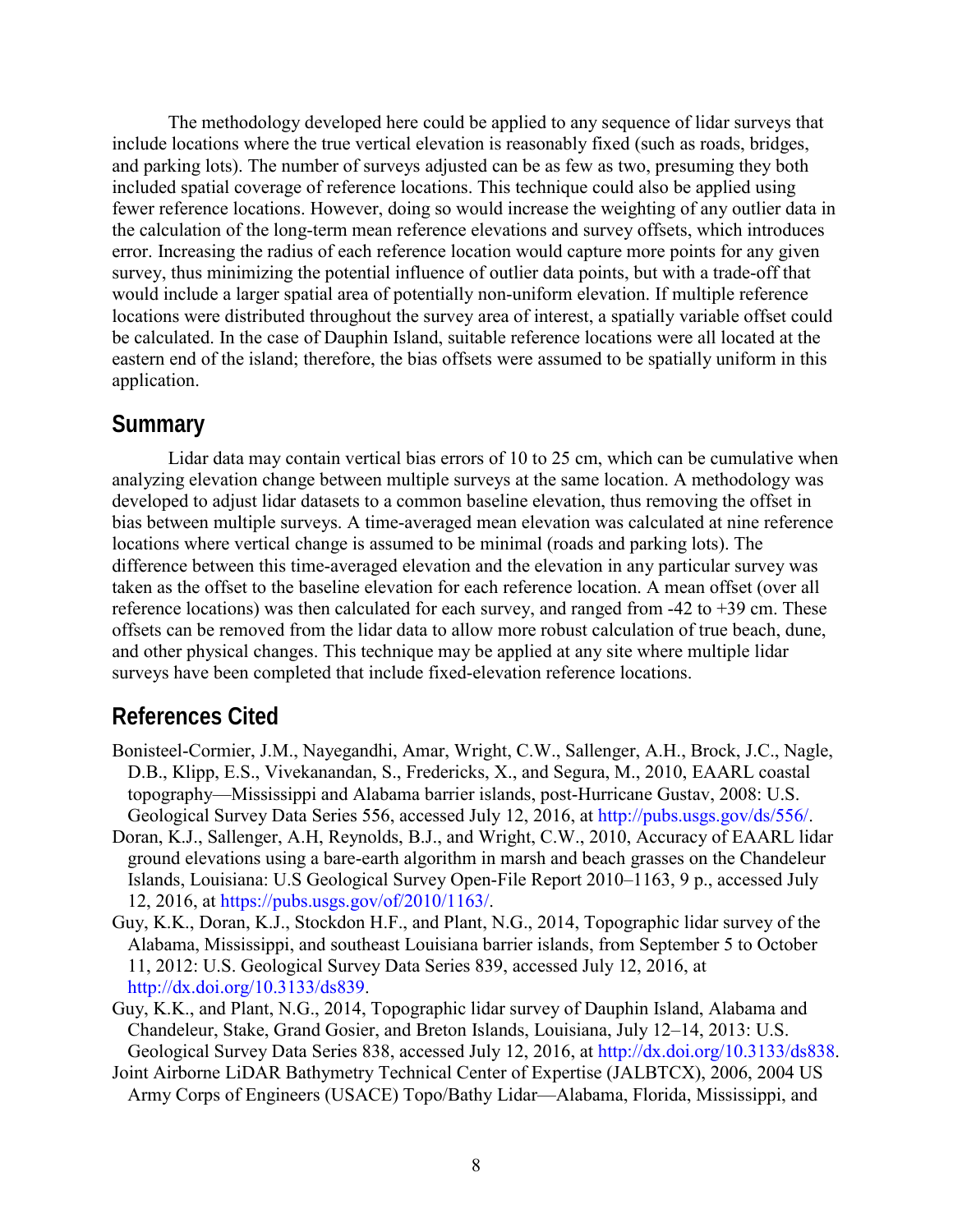North Carolina: Charleston, S.C., National Oceanic and Atmospheric Administration (NOAA) Ocean Service, Office for Coastal Management, metadata accessed December 15, 2015, at [https://coast.noaa.gov/dataservices/Metadata/TransformMetadata?u=http://coast.noaa.gov/data](https://coast.noaa.gov/dataservices/Metadata/TransformMetadata?u=http://coast.noaa.gov/data/Documents/Metadata/Lidar/no_harvest/usace2004_m19_metadata.xml&f=html) [/Documents/Metadata/Lidar/no\\_harvest/usace2004\\_m19\\_metadata.xml&f=html](https://coast.noaa.gov/dataservices/Metadata/TransformMetadata?u=http://coast.noaa.gov/data/Documents/Metadata/Lidar/no_harvest/usace2004_m19_metadata.xml&f=html).

- Kranenburg, C.J., Long, J.W., and Zawada, D.G., 2016a, EAARL coastal topography–Dauphin Island, post-Hurricane Katrina, 2005: U.S. Geological Survey data release, accessed July 12, 2016, at [http://dx.doi.org/10.5066/F78G8HSG.](http://dx.doi.org/10.5066/F78G8HSG)
- Kranenburg, C.J., Long, J.W., and Zawada, D.G., 2016b, EAARL coastal topography–Dauphin Island, 2010: U.S. Geological Survey data release, accessed July 12, 2016, at [http://dx.doi.org/10.5066/F74Q7S3M.](http://dx.doi.org/10.5066/F74Q7S3M)
- Long, J., Morgan, K.L.M., and Doran, K., 2016a, EAARL coastal topography—Louisiana and Alabama, March 2006: U.S. Geological Survey data release, accessed July 12, 2016, at [http://dx.doi.org/10.5066/F7BZ6443.](http://dx.doi.org/10.5066/F7BZ6443)
- Long, J., Morgan, K.L.M., and Doran, K., 2016b, EAARL coastal topography—Louisiana, Mississippi, and Alabama, September 2006: U.S. Geological Survey data release, accessed July 12, 2016, at http://dx.doi.org/10.5066/F7765CF4.
- Long, J.W., Morgan, K.L.M., and Doran, K., 2016c, EAARL coastal topography—Louisiana, Alabama, and Florida, June 2008: U.S. Geological Survey data release, accessed July 12, 2016, at [http://dx.doi.org/10.5066/F7G15XZX.](http://dx.doi.org/10.5066/F7G15XZX)
- National Oceanic and Atmospheric Administration (NOAA) and Joint Airborne LiDAR Bathymetry Technical Center of Expertise (JALBTCX), 2011, 2010 US Army Corps of Engineers (USACE) Joint Airborne Lidar Bathymetry Technical Center of Expertise (JALBTCX) topobathy lidar—Alabama Coast and Florida Gulf Coast: Charleston, S.C., NOAA Ocean Service, Office for Coastal Management, metadata accessed December 15, 2015, at

[https://coast.noaa.gov/dataservices/Metadata/TransformMetadata?u=http://coast.noaa.gov/data](https://coast.noaa.gov/dataservices/Metadata/TransformMetadata?u=http://coast.noaa.gov/data/Documents/Metadata/Lidar/no_harvest/usace2010_al_fl_m1064_metadata.xml&f=html) [/Documents/Metadata/Lidar/no\\_harvest/usace2010\\_al\\_fl\\_m1064\\_metadata.xml&f=html.](https://coast.noaa.gov/dataservices/Metadata/TransformMetadata?u=http://coast.noaa.gov/data/Documents/Metadata/Lidar/no_harvest/usace2010_al_fl_m1064_metadata.xml&f=html)

National Oceanic and Atmospheric Administration (NOAA) and Joint Airborne LiDAR Bathymetry Technical Center of Expertise (JALBTCX), 2013, 2011 U.S. Army Corps of Engineers (USACE) topographic lidar—Alabama, Mississippi, and Louisiana: Charleston, S.C., NOAA Ocean Service, Office for Coastal Management, metadata accessed December 15, 2015, at

https://coast.noaa.gov/dataservices/Metadata/TransformMetadata?u=http://coast.noaa.gov/data [/Documents/Metadata/Lidar/no\\_harvest/se2011\\_ncmp\\_almsla\\_m2610\\_metadata.xml&f=html.](https://coast.noaa.gov/dataservices/Metadata/TransformMetadata?u=http://coast.noaa.gov/data/Documents/Metadata/Lidar/no_harvest/usace2010_al_fl_m1064_metadata.xml&f=html)

National Oceanic and Atmospheric Administration (NOAA), U.S. Geological Survey (USGS), and National Aeronautics and Space Administration (NASA), 2000, 1998 Fall Gulf Coast NOAA/USGS/NASA airborne lidar assessment of coastal erosion (ALACE) project for the U.S. coastline: Charleston, S.C., NOAA Ocean Service, Office for Coastal Management, metadata accessed December 15, 2015, at

[https://coast.noaa.gov/dataservices/Metadata/TransformMetadata?u=https://coast.noaa.gov/](https://coast.noaa.gov/dataservices/Metadata/TransformMetadata?u=https://coast.noaa.gov/data/Documents/Metadata/Lidar/harvest/atm1998_fall_gulf_coast_m22_metadata.xml&f=html)  data/Documents/Metadata/Lidar/harvest/atm1998\_fall\_gulf\_coast\_m22\_metadata.xml&f= [html](https://coast.noaa.gov/dataservices/Metadata/TransformMetadata?u=https://coast.noaa.gov/data/Documents/Metadata/Lidar/harvest/atm1998_fall_gulf_coast_m22_metadata.xml&f=html).

Nayegandhi, A., Brock, J.C., Sallenger, A.H., Wright, C.W., Travers, L.J., and Lebonitte, J., 2008, EAARL coastal topography–Northern Gulf of Mexico: U.S. Geological Survey Data Series 384, accessed July 12, 2016, at [http://pubs.usgs.gov/ds/384/.](http://pubs.usgs.gov/ds/384/)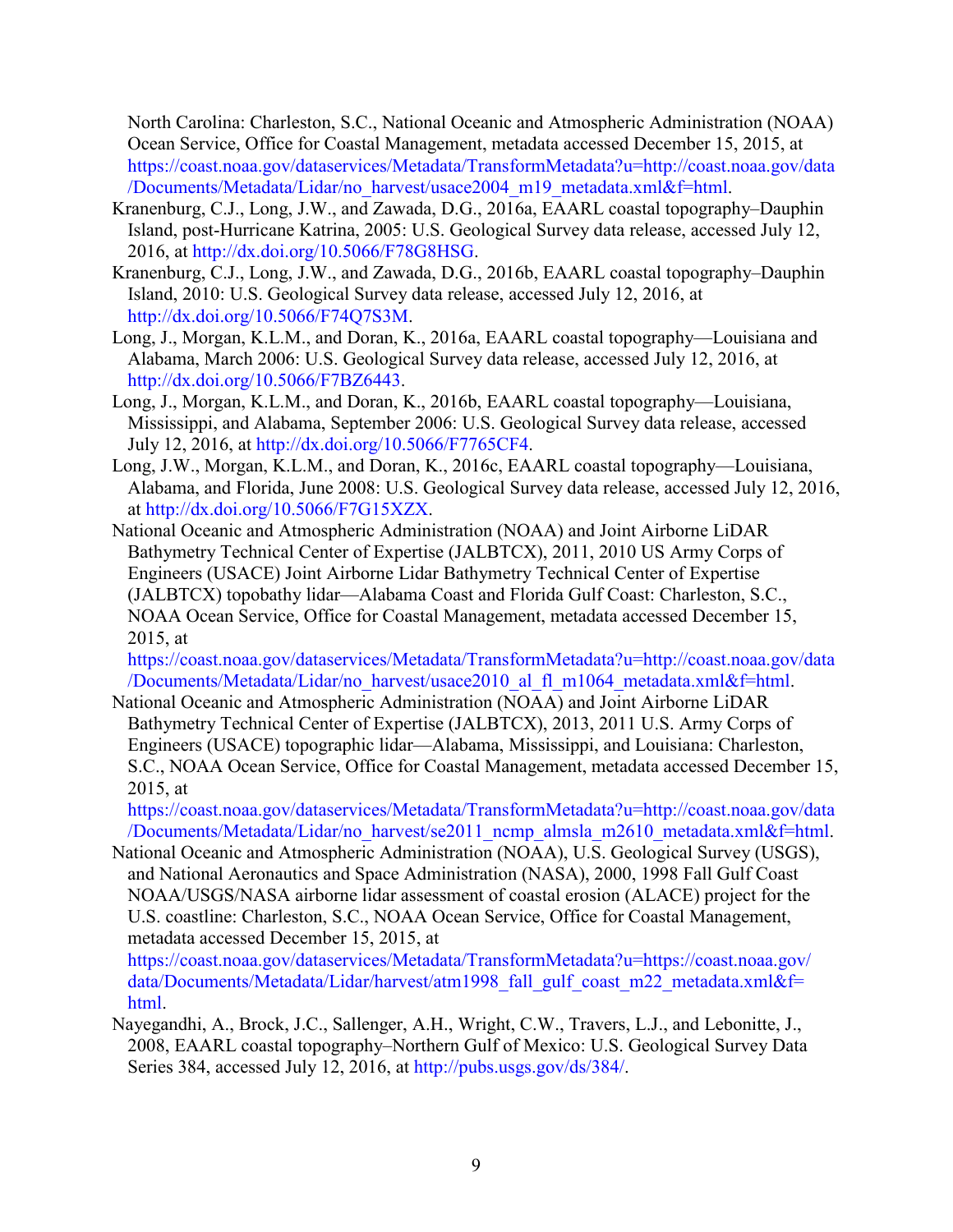- Nayegandhi, A., Wright, C.W., and Brock, J.C., 2009a, EAARL—An airborne LiDAR system for mapping coastal and riverine environments, chap. 1 *of* Bayer, J.M., and Schei, J.L., eds., Remote sensing applications for aquatic resource monitoring: Pacific Northwest Aquatic Monitoring Partnership (PNAMP) Special Publication, p. 3‒5, accessed July 12, 2016, at [http://www.pnamp.org/document/2546.](http://www.pnamp.org/document/2546)
- Nayegandhi, A., Yates, X., Brock, J.C., Sallenger, A.H., Bonisteel, J.M., Klipp, E.S., and Wright, C.W., 2009b, ATM coastal topography–Alabama 2001: U.S. Geological Survey Data Series 418, accessed July 12, 2016, at [http://pubs.usgs.gov/ds/418/](http://pubs.usgs.gov/ds/418).
- Smith, K.E., Nayegandhi, A., Wright, C.W., Bonisteel, J.M., and Brock, J.C., 2008, EAARL coastal topography, northern Gulf of Mexico, 2007—Bare Earth: U.S. Geological Survey Data Series 400, accessed July 12, 2016, at [http://pubs.usgs.gov/ds/400/.](http://pubs.usgs.gov/ds/400/)
- Wright, C.W., Fredericks, X., Troche, R.J., Klipp, E.S., Kranenburg, C.J., and Nagle, D.B., 2014, EAARL-B coastal topography, eastern New Jersey, Hurricane Sandy, 2012—First surface (version 1.1, August 18, 2014): U.S. Geological Survey Data Series 767, accessed July 12, 2016, at [http://dx.doi.org/10.3133/ds767.](http://dx.doi.org/10.3133/ds767)